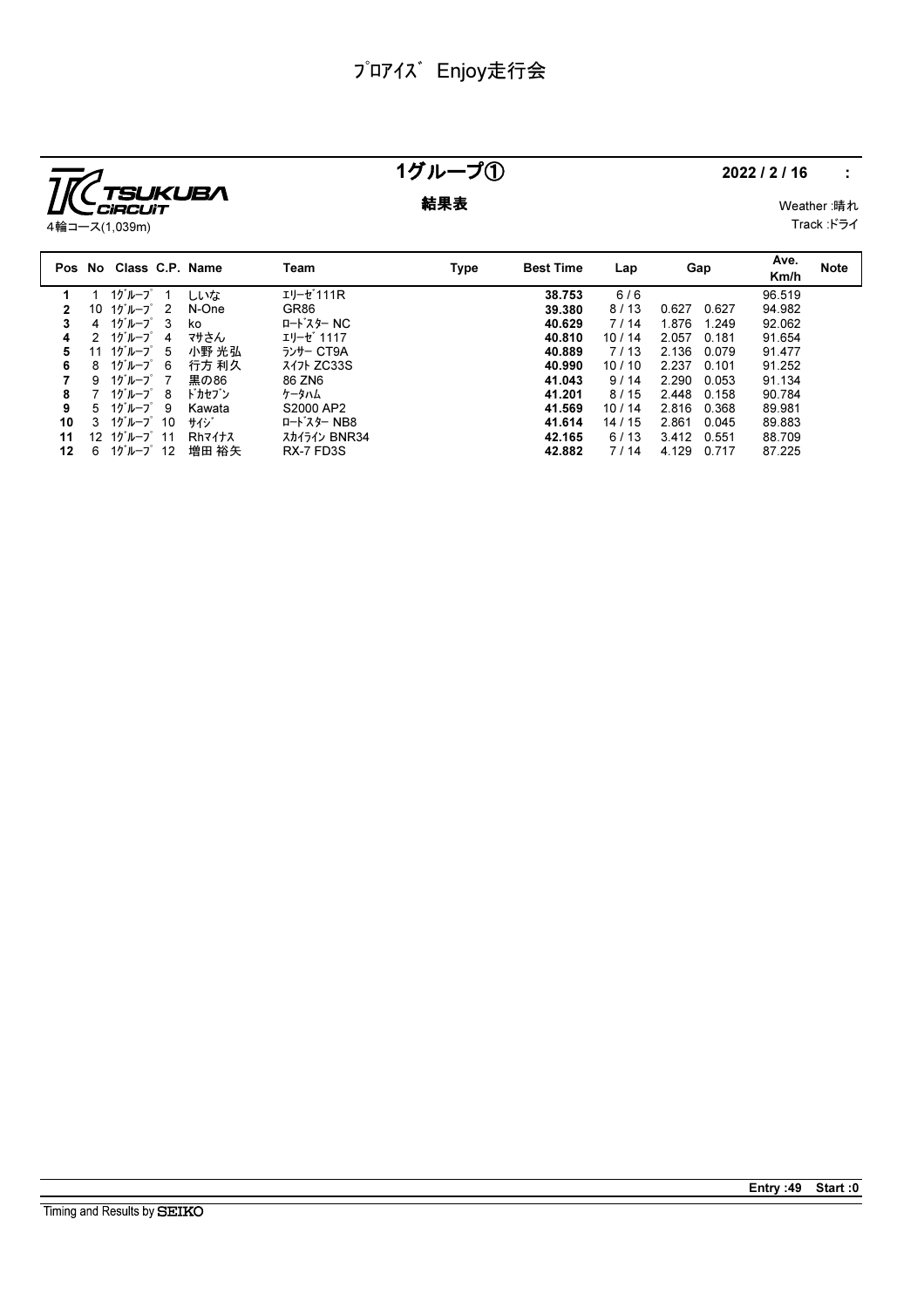

## 1グループ② 2022/2/16 :

**結果表** Weather :晴れ Track :ドライ

4輪コース(1,039m)

|    |    | Pos No Class C.P. Name              |        | Team         | Type | <b>Best Time</b> | Lap   | Gap            | Ave.<br>Km/h | <b>Note</b> |
|----|----|-------------------------------------|--------|--------------|------|------------------|-------|----------------|--------------|-------------|
|    | 11 | 1グループ                               | 小野 光弘  | ランサー CT9A    |      | 40.816           | 8/12  |                | 91.641       |             |
| 2  | 8  | 1グループ 2                             | 行方 利久  | $717$ ZC33S  |      | 40.964           | 10/13 | 0.148<br>0.148 | 91.309       |             |
| 3  |    | $10^{\circ}$ $\mu$ $-7^{\circ}$ 3   | ドカセブン  | ケータハム        |      | 41.073           | 9/11  | 0.257<br>0.109 | 91.067       |             |
| 4  | 2  | 1グループ<br>4                          | マサさん   | エリーゼ 1117    |      | 41.193           | 9/13  | 0.377<br>0.120 | 90.802       |             |
| 5  |    | 3 $10^{\circ}$ $\mu$ $-7^{\circ}$ 5 | サイジ    | ロート・スター NB8  |      | 41.610           | 10/11 | 0.794<br>0.417 | 89.892       |             |
| 6  | 9  | 1グループ 6                             | 黒の86   | 86 ZN6       |      | 41.847           | 13/13 | 1.031<br>0.237 | 89.383       |             |
|    |    | $12 \t10^{11} - 7^{2}$ 7            | Rhマイナス | スカイライン BNR34 |      | 41.929           | 4/13  | 1.113<br>0.082 | 89.208       |             |
| 8  |    | 4 $10^{\circ}$ $\mu$ $-7^{\circ}$ 8 | ko     | ロードスター NC    |      | 42.403           | 4/4   | 1.587<br>0.474 | 88.211       |             |
| 9  |    | 6 1グループ9                            | 増田 裕矢  | RX-7 FD3S    |      | 43.090           | 9/9   | 2.274<br>0.687 | 86.804       |             |
| 10 | 5  | 1グループ 10                            | Kawata | S2000 AP2    |      | 43.343           | 5/10  | 2.527<br>0.253 | 86.298       |             |
| 11 | 10 | 1グループ 11                            | N-One  | GR86         |      | 47.498           | 2/2   | 6.682<br>4.155 | 78.749       |             |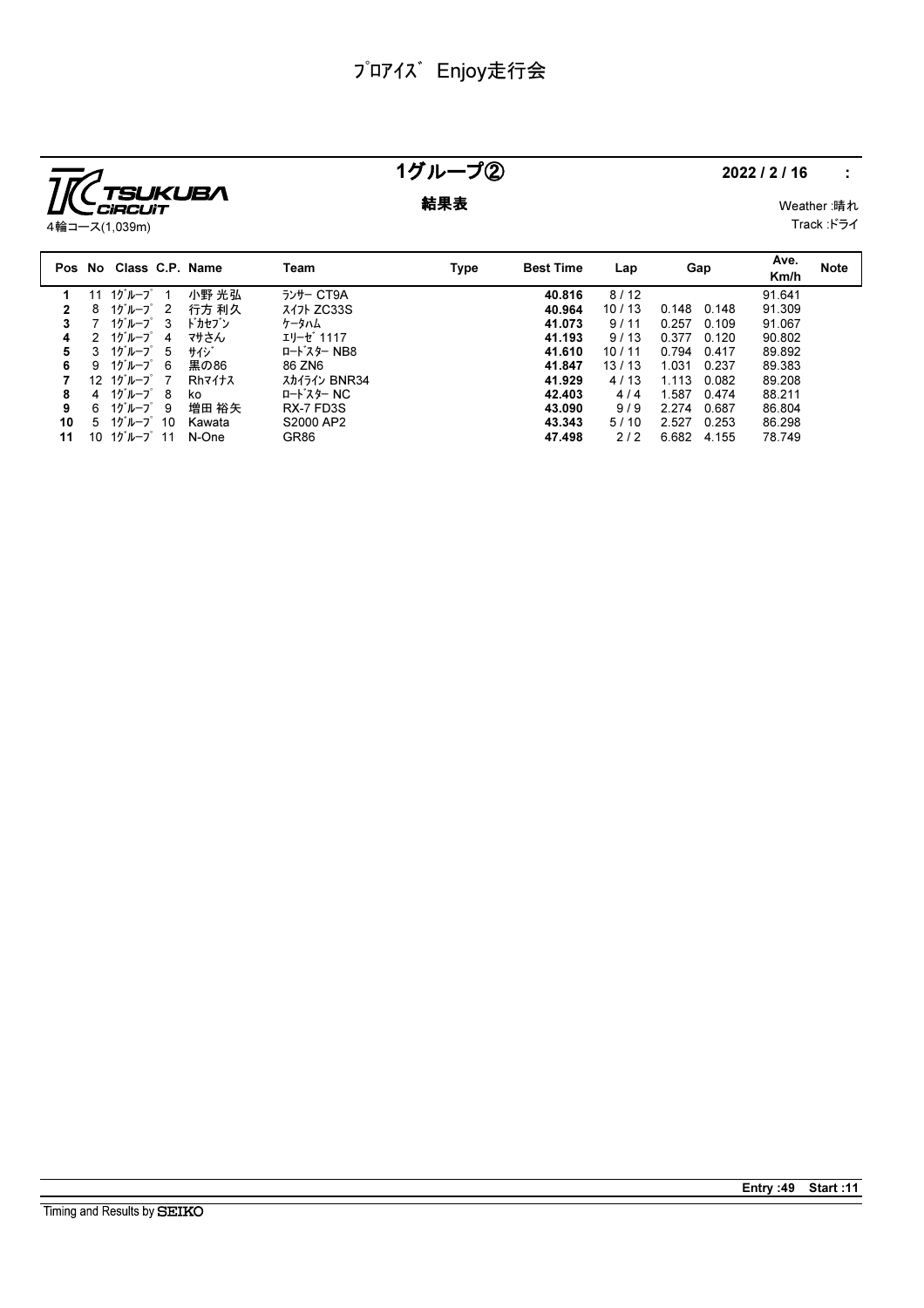

### 1グループ③ 2022/2/16 :

**結果表** Weather :晴れ

Track :ドライ

|    |               | Pos No Class C.P. Name               |        | Team         | <b>Type</b> | <b>Best Time</b> | Lap   | Gap            | Ave.<br>Km/h | <b>Note</b> |
|----|---------------|--------------------------------------|--------|--------------|-------------|------------------|-------|----------------|--------------|-------------|
|    | 10            | 1グルーブ                                | N-One  | GR86         |             | 39.611           | 5/12  |                | 94.428       |             |
|    | 8             | $10^{\circ}$ I $-7^{\circ}$ 2        | 行方 利久  | $717$ ZC33S  |             | 40.416           | 9/12  | 0.805<br>0.805 | 92.548       |             |
|    | 11            | $10^{\circ}$ $\nu$ - $7^{\circ}$ 3   | 小野 光弘  | ランサー CT9A    |             | 40.421           | 5/7   | 0.810<br>0.005 | 92.536       |             |
| 4  | 4             | 1グループ<br>4                           | ko     | ロードスター NC    |             | 40.532           | 6/13  | 0.921<br>0.111 | 92.283       |             |
| 5  |               | 1グループ<br>-5                          | ドカセブン  | ケータハム        |             | 40.565           | 12/12 | 0.954<br>0.033 | 92.208       |             |
| 6  | $\mathcal{P}$ | 1グループ 6                              | マサさん   | エリーゼ 1117    |             | 41.034           | 10/13 | 1.423<br>0.469 | 91.154       |             |
|    | 3             | 1グループ 7                              | サイジ    | ロードスター NB8   |             | 41.392           | 8/13  | 1.781<br>0.358 | 90.365       |             |
| 8  | 9             | 1ケループ 8                              | 黒の86   | 86 ZN6       |             | 41.687           | 10/13 | 2.076<br>0.295 | 89.726       |             |
| 9  |               | 12 $10^{\circ}$ $\mu$ $-7^{\circ}$ 9 | Rhマイナス | スカイライン BNR34 |             | 41.745           | 6/13  | 2.134<br>0.058 | 89.601       |             |
| 10 | 5             | 1グループ 10                             | Kawata | S2000 AP2    |             | 42.313           | 5/11  | 2.702<br>0.568 | 88.398       |             |
| 11 | 6             | $10^{\circ}$ I $-7^{\circ}$ 11       | 増田 裕矢  | RX-7 FD3S    |             | 42.935           | 9/10  | 3.324<br>0.622 | 87.118       |             |